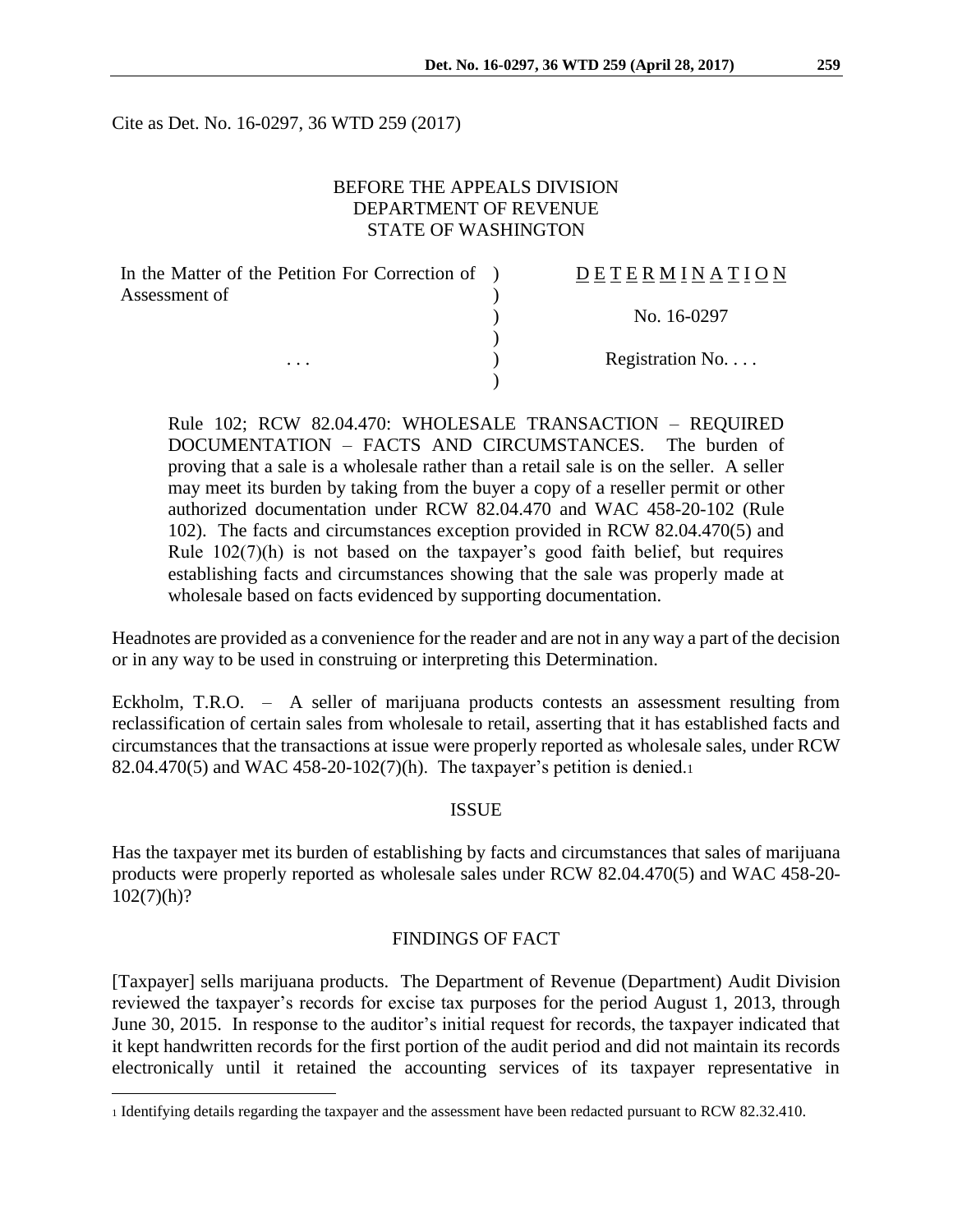approximately April 2014. The taxpayer provided a handwritten summary of transactions for October 2013 as a sample of its handwritten records. The sample summary did not contain basic details regarding the majority of the sales transactions, such as buyer name or address, and only noted whether the sale was at wholesale or retail, and the price. The taxpayer then provided the auditor electronic records for the entire audit period. The electronic records also did not contain any detail regarding the sales transactions for the initial part of the audit period. The electronic records included buyer identification for sales beginning in April 2014. The buyers included entities that were not registered with the Department and an entity that had closed its business a year prior to the taxpayer making a sale to the buyer.2 The taxpayer's records evidence instances where it sold medical marijuana products at both wholesale and retail, in varying quantities, to the same buyers.3 The taxpayer did not provide any copies of reseller permits for the wholesaledenoted sales or records evidencing that at the time of the sales it electronically verified a buyer's valid reseller permit via the Department's online verification system.

When the auditor asked the taxpayer for reseller permit records, the taxpayer provided a list of buyers, their reseller permit numbers, and the current status of the permit, and attached reseller permit printouts for three of the buyers. Two of the attached reseller permits were not issued in the name of the buyer identified in the relevant transactions.<sup>4</sup>

The taxpayer provided snapshots of the buyers' webpages in support of its assertion that the buyers were medical marijuana retailers and the sales should be classified as wholesale under the facts and circumstances exception to the reseller permit requirement provided in RCW 82.04.470(5) and WAC 458-20-102(7)(h) (Rule 102(7)(h)). The taxpayer indicated that the retail nature of the buyers' businesses was evidenced by their advertising of medical marijuana product and photos of storefronts with hours of operation or availability of product delivery services. As additional support for its facts and circumstances argument, the taxpayer asserted that it operated primarily as a wholesaler and sold marijuana products in bulk quantities to the buyers in question.

The Audit Division determined the taxpayer had not presented sufficient evidence of facts and circumstances establishing the sales at issue were wholesale. Even though the taxpayer had not provided reseller permits for certain buyers, the Audit Division allowed wholesale classification where the Audit Division confirmed that the buyers were registered businesses reporting resale activity and remitting retail sales tax to the Department. The Audit Division denied wholesale classification of sales to buyers without reseller permits that were not registered with the Department or were out of business at the time of the sales.<sup>5</sup> As a result, the Department issued an assessment totaling  $\$\ldots$ , composed primarily of unpaid retail sales tax.6 The taxpayer sought

<sup>2</sup> *See* Audit No. . . . , Workpaper D.

<sup>3</sup> *See* Audit No. . . . , Workpapers F and H.

<sup>4</sup> *See* the taxpayer's email to the auditor, dated November 16, 2015, with attached reseller permit of . . . , (submitted for the taxpayer's sales to  $\dots$ ) and attached reseller permit of  $\dots$ , an identified administrative management entity not reporting resale activity (submitted for the taxpayer's sales to . . . ). In regards to the taxpayer's sales to . . . , the auditor allowed wholesale classification beginning October 2013 when the entity began reporting retailing activity and remitting retail sales tax. *See* Audit No. . . . , Workpaper D.

<sup>5</sup> *See* Audit No. . . . , Workpaper D.

<sup>6</sup> Document No. . . . includes assessment of retail sales tax of \$ . . . , retailing business and occupation (B&O) tax of \$ . . . , wholesaling B&O tax of \$ . . . , use tax and/or deferred sales tax of \$ . . . , interest of \$ . . . , and assessment penalty of  $\$\dots$ , for a total amount of  $\$\dots$ .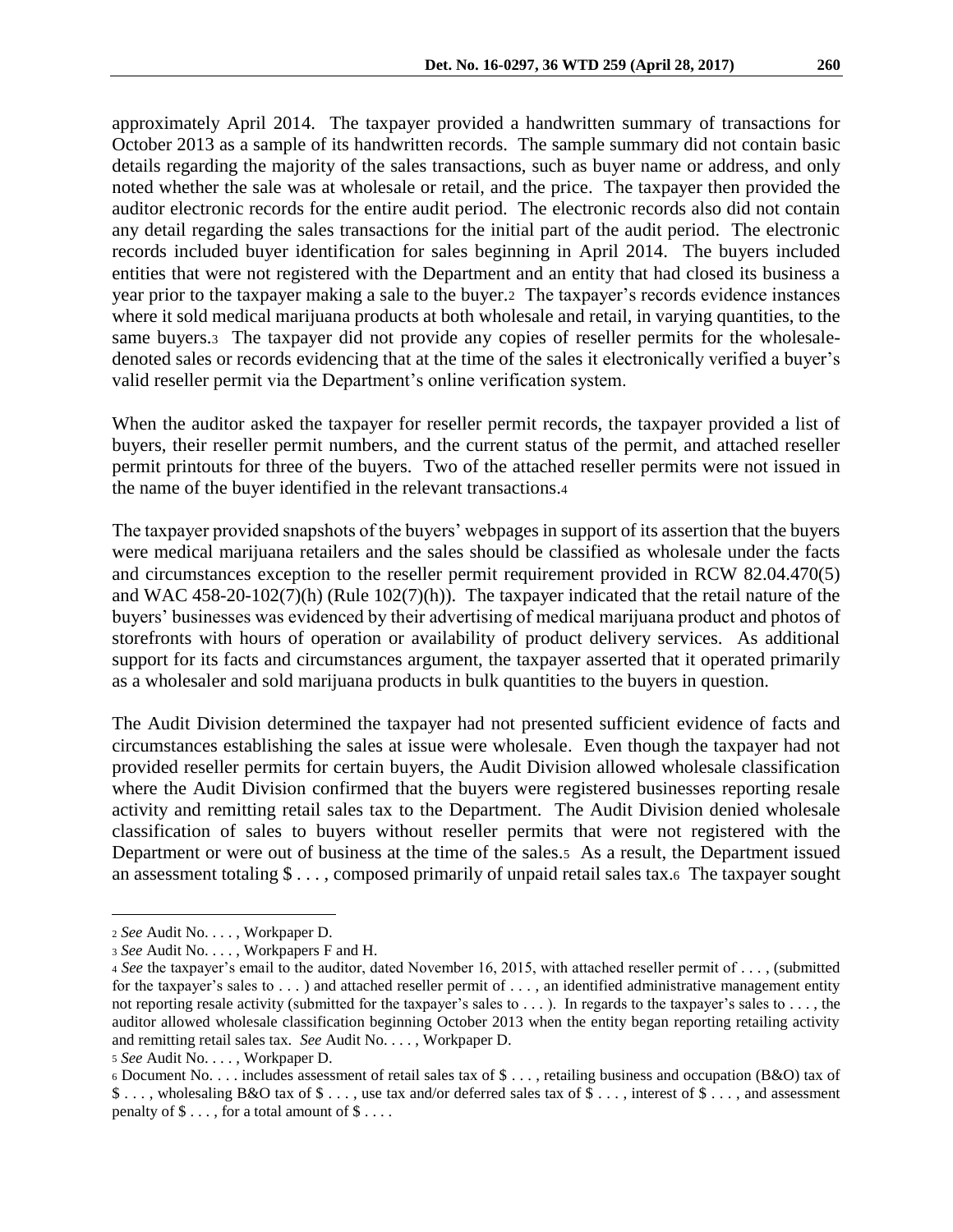### ANALYSIS

Washington imposes B&O tax on every person for the act or privilege of engaging in business activities in Washington. RCW 82.04.220. Depending on the nature of the business activity being conducted, the tax is levied upon the value of products, the gross proceeds of sales, or the gross income of the business. *Id*. The tax rate also depends on the nature of the business activity being conducted. *Id.* Persons making wholesale sales of tangible personal property in Washington are subject to wholesaling B&O tax on the gross proceeds of sales. RCW 82.04.060; RCW 82.04.270. Persons making retail sales are subject to retailing B&O tax on the gross proceeds of sales. RCW 82.04.050; RCW 82.04.250.

All Washington sales of tangible personal property to consumers are subject to retail sales tax unless the sales are otherwise exempt from taxation. RCW 82.08.020(1); RCW 82.04.050(1). During the audit period, sales of marijuana products were not exempt from retail sales tax.7 Retail sales tax does not apply to sales for resale. RCW 82.04.050(1)(a)(i). Retail sales tax is to be paid by the buyer to the seller, and remitted by the seller to the state. RCW 82.08.050(1), (2). It is the seller's responsibility to collect retail sales tax from the buyer, and if the seller fails to do so, the seller is personally liable for the amount of tax unless the seller maintains proper records of exempt transactions and provides them to the Department when requested. RCW 82.08.050(3).

The burden of proving that a sale is wholesale rather than retail is on the seller, as provided in RCW 82.04.470(1), as follows:

The burden of proving that a sale is a wholesale sale rather than a retail sale is on the seller. A seller may meet its burden of proving a sale is a wholesale sale rather than a retail sale by taking from the buyer, at the time of sale or within a reasonable time after the sale as provided by rule of the department, a copy of a reseller permit issued to the buyer by the department under RCW 82.32.780 or 82.32.783.

If a seller does not have qualifying reseller permit records, RCW 82.04.470 lists alternative documentation that a seller can provide to meet its burden. If no alternative documentation is available, the statute explains:

A seller that does not comply with subsection  $(1)$ ,  $(2)$ ,  $(3)$ , or  $(4)$  of this section may meet its burden of proving that a sale is a wholesale sale rather than a retail sale by demonstrating facts and circumstances, according to rules adopted by the department, that show the sale was properly made without payment of retail sales tax.

RCW 82.04.470(5).

<sup>7</sup> Beginning July 1, 2016, certain sales and donations of marijuana products for medical use are exempt from retail sales tax and use tax as specified in RCW 82.08.9998 and RCW 82.12.9998. *See* Special Notice, "Sales and Use Tax Exemptions for Marijuana Retailers with a Medical Endorsement," dated May 16, 2016 (http://dor.wa.gov/Docs/Pubs/SpecialNotices/2016/sn\_16\_med\_endorsement.pdf ).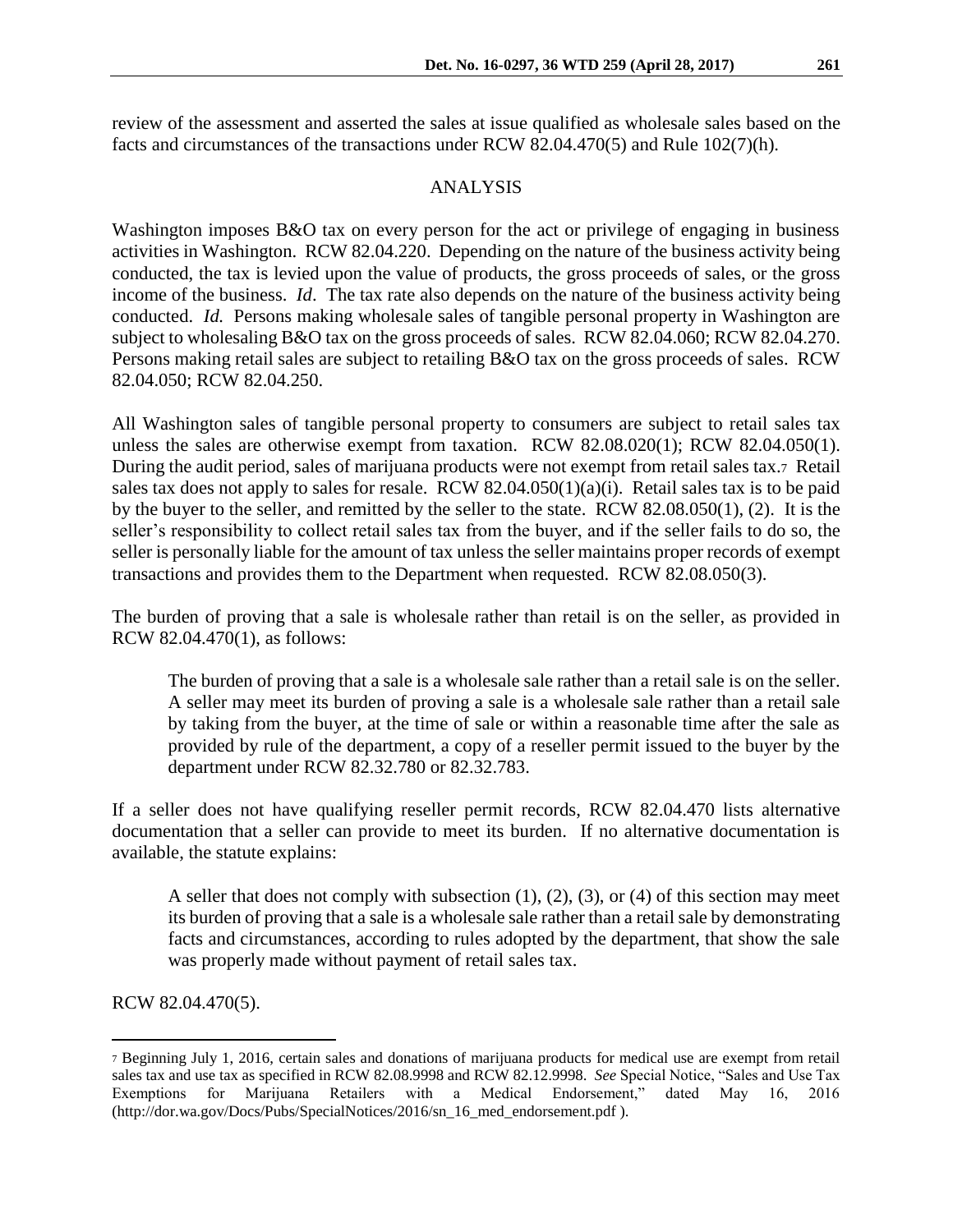A seller may also meet its burden of proving a wholesale transaction if it maintains records establishing that it used electronic means to verify, at least once per calendar year, the validity of its customers' reseller permits according to the specific statutory requirements. RCW 82.04.470(6).

Rule 102(7)(h), the Department's rule that sets forth the criteria it will consider when evaluating whether the taxpayer has met its burden of proving that a sale was a wholesale sale rather than a retail sale by demonstrating facts and circumstances, provides as follows:

**Seller must provide documentation or information.** If the seller has not obtained a reseller permit or the documentation described in (a), (b), (d), or (f) of this subsection, the seller is liable for the tax due unless it can sustain the burden of proving that a sale is a wholesale sale by demonstrating facts and circumstances that show the sale was properly made at wholesale. The department will consider all evidence presented by the seller, including the circumstances of the sales transaction itself, when determining whether the seller has met its burden of proof. It is the seller's responsibility to provide the information necessary to evaluate the facts and circumstances of all sales transactions for which reseller permits are not obtained. Facts and circumstances that should be considered include, but are not necessarily limited to, the following:

• The nature of the buyer's business. The items being purchased at wholesale must be consistent with the buyer's business. For example, a buyer having a business name of "Ace Used Cars" would generally not be expected to be in the business of selling furniture;

• The nature of the items sold. The items sold must be of a type that would normally be purchased at wholesale by the buyer; and

 Additional documentation. Other available documents, such as purchase orders and shipping instructions, should be considered in determining whether they support a finding that the sales are sales at wholesale.

Rule 102(7)(h).

The burden of maintaining proper records rests with the taxpayer, as provided in RCW 82.32.070(1), that states:

Every person liable for any fee or tax imposed by chapters 82.04 through 82.27 RCW shall keep and preserve, for a period of five years, suitable records as may be necessary to determine the amount of any tax for which he may be liable, which records include copies of all federal income tax and state tax returns and reports made by him. All his books, records, and invoices shall be open for examination at any time by the department.

RCW 82.32.070(1).

The Department's rule that describes the specific types of records that taxpayers must maintain, WAC 458-20-254 (Rule 254), includes records of original source documents establishing the nature of a sale, such as sales invoices. Rule 254(3)(c).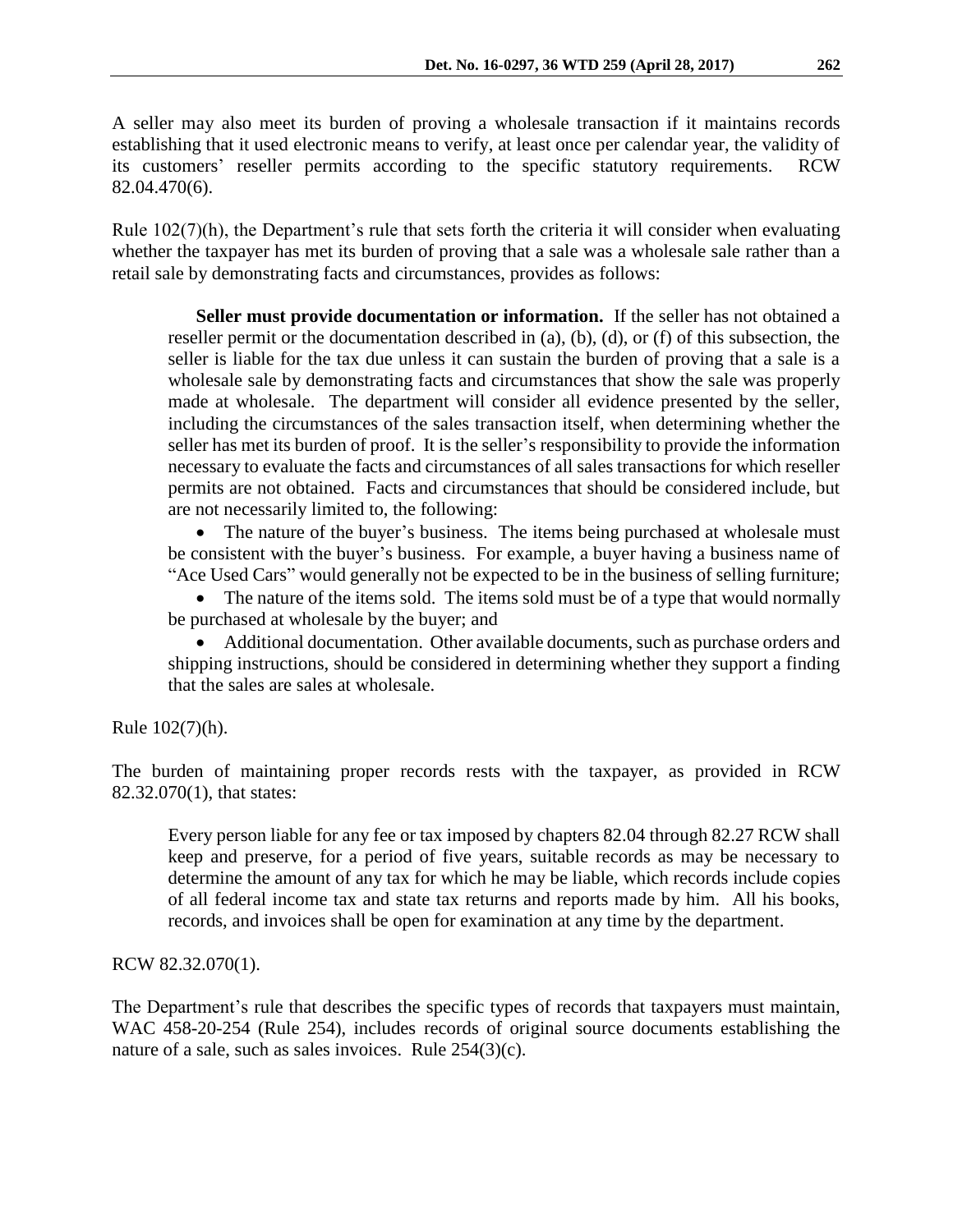As an initial matter, we note that the taxpayer has not provided complete and reliable records of the sales transactions to support the asserted wholesale nature of those sales. For example, in many instances the taxpayer's records lack basic identification of the buyer by business name or address and simply denote the sale as a wholesale. In addition, during the audit period, the taxpayer did not verify whether any of its buyers held valid reseller permits. The taxpayer conducted its business based on its understanding of the nature of the buyers' businesses and assumptions that the buyers intended to resell the medical marijuana products. The taxpayer's method of conducting business and lack of reliable documentation of the sales make it difficult to determine the circumstances of the transactions in order to apply the Rule  $102(7)(h)$  facts and circumstances exception.

The taxpayer seeks qualification for the Rule 102(7)(h) exception for sales spanning the entire audit period based on its limited business records, buyer webpage snapshots advertising the availability of medical marijuana and photos of storefronts or stated delivery services, and its assertion that it operated primarily as a wholesaler selling in bulk quantities to the buyers in question. This evidence is not sufficient to establish that the nature of the buyers' businesses was the retail sale of medical marijuana and that the buyers would normally purchase the type of products sold at wholesale as required by Rule 102(7)(h). The buyers included entities that were not registered with the Department and an entity that had closed its business a year prior to the taxpayer making a sale to the buyer.8 If the taxpayer had attempted to verify whether these entities maintained reseller permits, it would have discovered these important facts indicating that the buyers were not legitimately registered retailing establishments. In addition, the taxpayer's own sales records evidence that it sold medical marijuana products at both wholesale and retail, in varying quantities, to the same buyers.9 This evidence is not sufficient to substitute for reliable documentation of the wholesale nature of the sales as required by RCW 82.04.470 and Rule 102.

The taxpayer argues that the Department's published notice during the audit period stating that sales of medical marijuana are subject to retail sales tax, in conjunction with the webpage evidence of the medical marijuana storefront photos or delivery services, is sufficient to establish that the buyers were retailers of medical marijuana and the taxpayer's sales to these entities were sales for resale.10 Even setting aside the insufficiency of the taxpayer's records in regards to the specific sales transactions, acceptance of the taxpayer's argument would obviate the need for any taxpayer to establish a wholesale transaction because a taxpayer could simply point to the tax laws that govern retail sales of the products involved. The taxpayer is essentially asserting a good faith argument: that from outward appearances, these businesses appeared to be functioning as sellers of products that, by law, are subject to retail sales tax; therefore, its asserted good faith belief that the buyers were retailers is sufficient to override the requirement to obtain the required reliable documentation. The facts and circumstances exception provided in RCW 82.04.470(5) and Rule 102(7)(h) is not based on the taxpayer's good faith belief, but requires establishing facts and circumstances showing that the sale was properly made at wholesale based on facts evidenced by supporting documentation.

<sup>8</sup> *See* Audit No. . . . , Workpaper D.

<sup>9</sup> *See* Audit No. . . . , Workpapers F and H.

<sup>10</sup> *See* the Department's former Special Notice, dated May 31, 2011, "Sales of Medical Cannabis Remain Subject to Sales Tax."